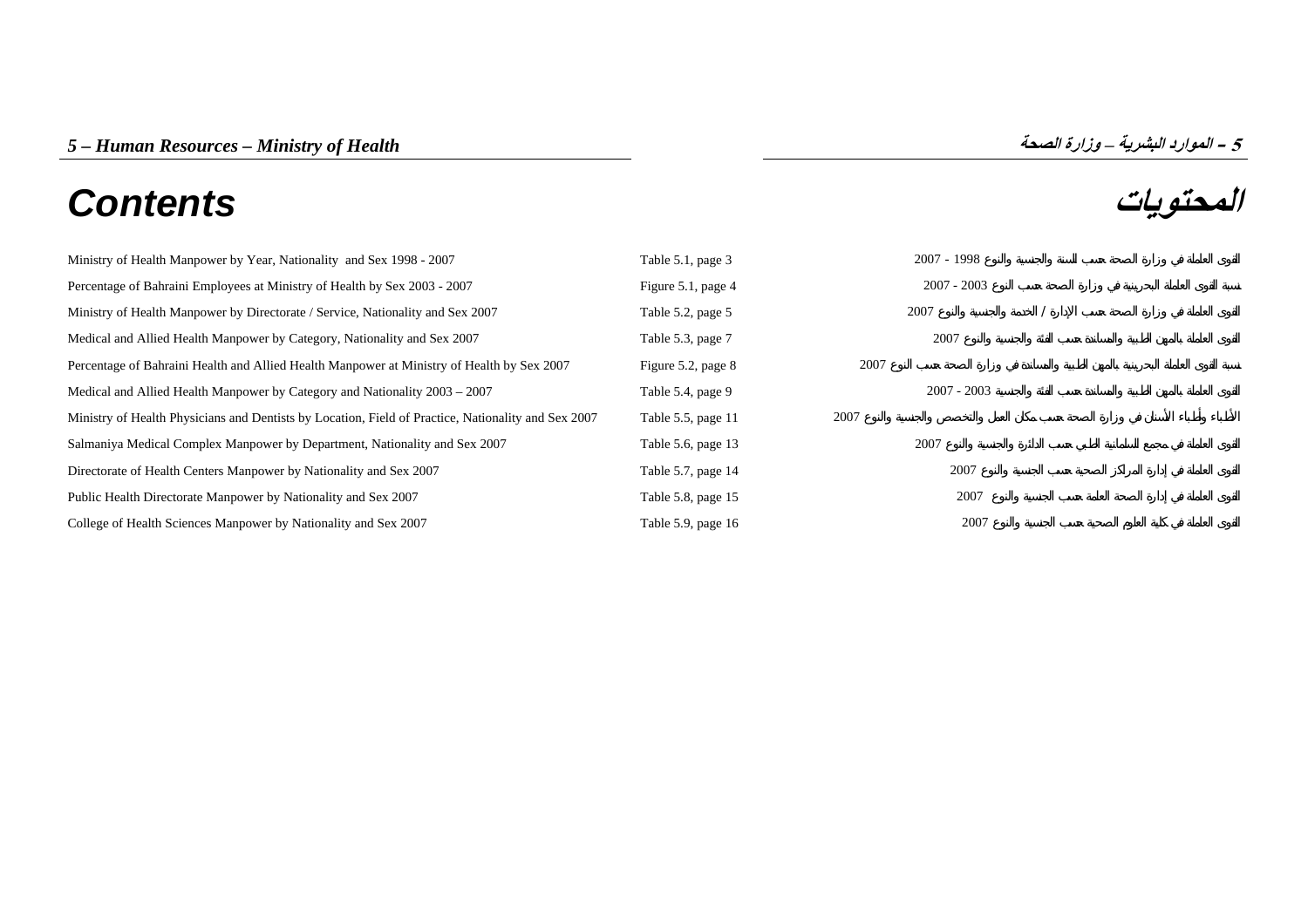**2007 - 1998**

# **Ministry of Health Manpower by Year, Nationality and Sex 1998 - 2007**

<span id="page-1-0"></span>

|          | <b>Total</b> |        |             | Non-Bahraini |        |      | <b>Bahraini</b> |        |       |      |
|----------|--------------|--------|-------------|--------------|--------|------|-----------------|--------|-------|------|
| %        |              |        |             |              |        |      |                 |        |       |      |
| Bahraini | Total        | Female | <b>Male</b> | Total        | Female | Male | <b>Total</b>    | Female | Male  | Year |
| 80.6     | 6,626        | 3,540  | 3,086       | 1,286        | 949    | 337  | 5,340           | 2,591  | 2,749 | 1998 |
| 81.6     | 6,632        | 3,559  | 3,073       | 1,217        | 909    | 308  | 5,415           | 2,650  | 2,765 | 1999 |
| 83.0     | 6,889        | 3,761  | 3,128       | 1,170        | 879    | 291  | 5,719           | 2,882  | 2,837 | 2000 |
| 84.2     | 7,092        | 3,901  | 3,191       | 1,124        | 846    | 278  | 5,968           | 3,055  | 2,913 | 2001 |
| 85.3     | 7,201        | 3,971  | 3,230       | 1,060        | 785    | 275  | 6,141           | 3,186  | 2,955 | 2002 |
| 84.9     | 7,449        | 4,153  | 3,296       | 1,127        | 837    | 290  | 6,322           | 3,316  | 3,006 | 2003 |
| 83.9     | 7,716        | 4,336  | 3,380       | 1,239        | 920    | 319  | 6,477           | 3,416  | 3,061 | 2004 |
| 84.6     | 7,996        | 4,572  | 3,424       | 1,234        | 959    | 275  | 6,762           | 3,613  | 3,149 | 2005 |
| 82.1     | 8,397        | 4,906  | 3,491       | 1,499        | 1,185  | 314  | 6,898           | 3,721  | 3,177 | 2006 |
| 81.4     | 8,859        | 5,225  | 3,634       | 1,646        | 1,316  | 330  | 7,213           | 3,909  | 3,304 | 2007 |

*Note: Part-time manpower were added since 2004.* . *2004* . **2004** . *2004* . *2004* **.** *2004* **.** *<i>2004* **.** *2004* **.** *<b>2004 . <i>2004* . *2004* . *2004* . *2004* . *2004* . *2004* . *2004* **.** *<b>2004 . <i>200*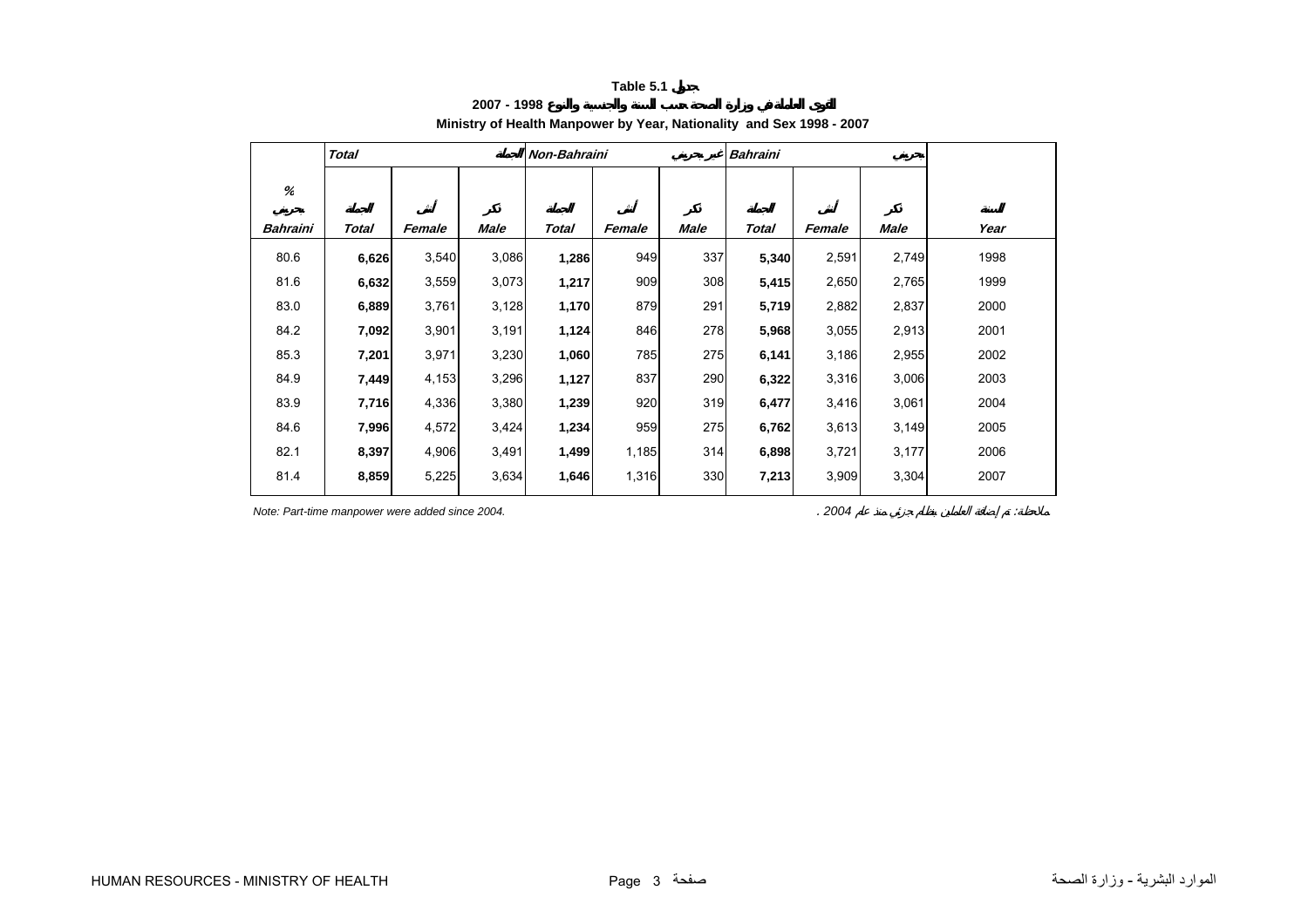

**2007 - 2003Percentage of Bahraini Employees at Ministry of Health by Sex 2003 - 2007**

<span id="page-2-0"></span>

*Percentage of Bahraini Total*

*Reference: Table 5.1*

*5.1* :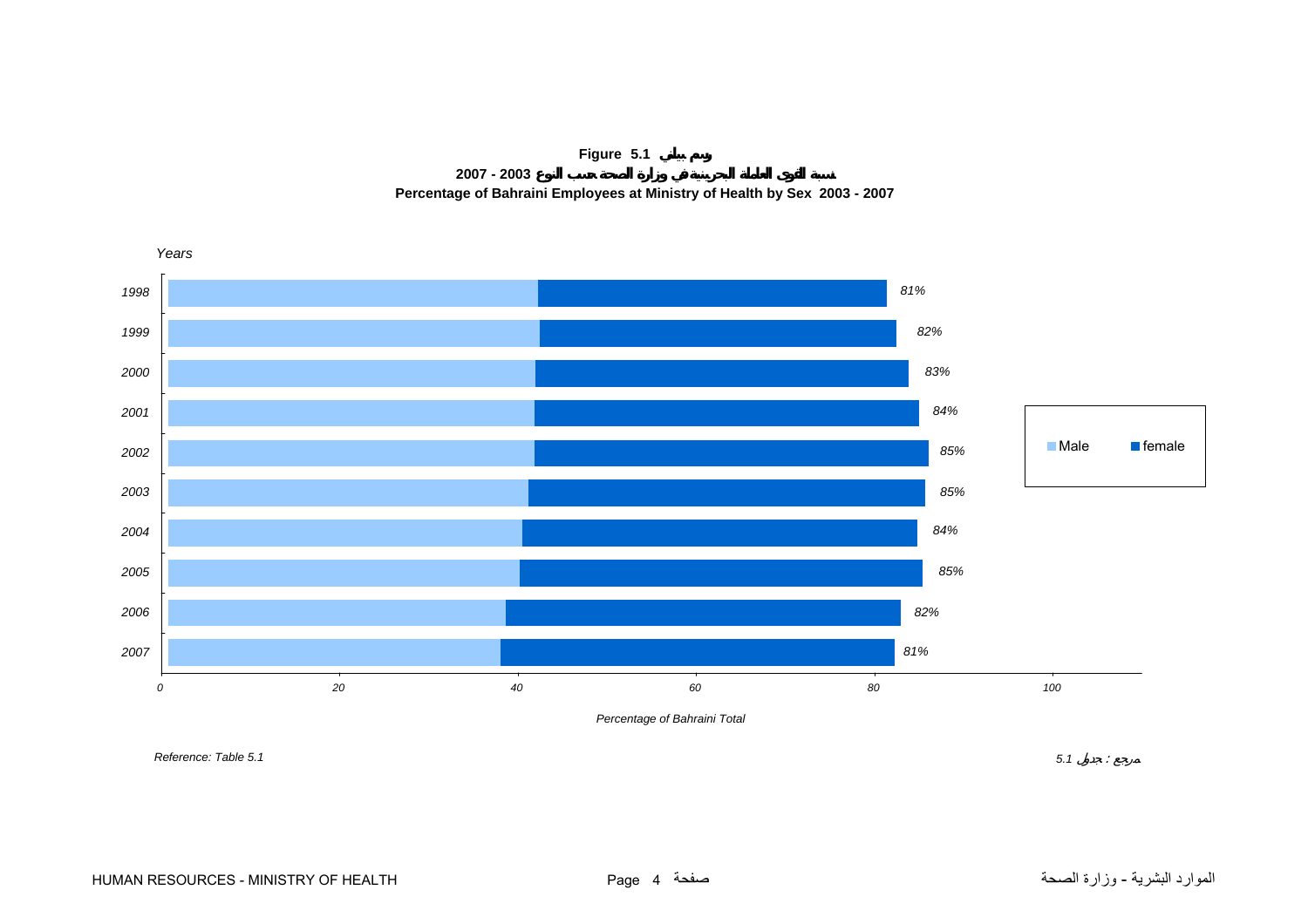**2007 /** 

**Ministry of Health Manpower by Directorate / Service, Nationality and Sex 2007**

<span id="page-3-0"></span>

|                                                 |                 |                |        | Non-Bahraini | <b>Bahraini</b> |             |  |
|-------------------------------------------------|-----------------|----------------|--------|--------------|-----------------|-------------|--|
|                                                 | %               |                |        |              |                 |             |  |
| <b>Directorate / Service</b>                    | <b>Bahraini</b> | <b>Total</b>   | Female | <b>Male</b>  | Female          | <b>Male</b> |  |
|                                                 |                 |                |        |              |                 |             |  |
| Office of H.E. The Minister                     | 100             | 10             |        |              | $\overline{2}$  |             |  |
| Nursing Development                             | 100             |                |        |              | 1               |             |  |
| Office of Legal Affairs                         | 60              | 5              |        |              | $\overline{2}$  |             |  |
| <b>Quality Management Section</b>               | 100             | 4              |        |              |                 |             |  |
| <b>Internal Audit Unit</b>                      | 67              | 3              |        |              |                 |             |  |
| Directorate of Public & International Relations | 100             | 19             |        |              | 6               | 13          |  |
| Programs Coordination Unit                      | 100             | $\overline{2}$ |        |              |                 |             |  |
| <b>Sub Total</b>                                | 93              | 44             |        | 3            | 17              | 24          |  |
| <b>Office of Undersecretary</b>                 | 100             | 5              |        |              | $\overline{2}$  | 3           |  |
| <b>Medical Commission</b>                       | 100             | 6              |        |              | 3               |             |  |
| Directorate of Pharmacy & Drug Control          | 83              | 23             |        |              | 10              | q           |  |
| Office of Licensure & Registration              | 96              | 25             |        |              | 15              |             |  |
| Programme Management                            | 67              | 3              |        |              | $\mathbf 1$     |             |  |
| <b>Sub Total</b>                                | 90              | 62             |        | 3            | 31              | 25          |  |
| Office of Assistant Undersecretary for          | 100             | 9              |        |              |                 | a           |  |
| <b>Human &amp; Financial Resources</b>          |                 |                |        |              |                 |             |  |
| Directorate of Human Resources                  | 99              | 81             |        |              | 33              | 47          |  |
| Directorate of Financial Resources              | 95              | 63             |        |              | 18              | 42          |  |
| Directorate of Services                         | 100             | 206            |        |              | 3               | 203         |  |
| Directorate of Materials Management             | 99              | 127            |        |              | 27              | 99          |  |
| Directorate of Engineering and Maintenance      | 98              | 308            |        | 6            | 10              | 292         |  |
| Directorate of Medical Equipment                | 73              | 56             |        | 15           | 5               | 36          |  |
| Laundry                                         | 100             | 94             |        |              | 23              | 71          |  |
| <b>Sub Total</b>                                | 97              | 944            |        | 24           | 119             | 799         |  |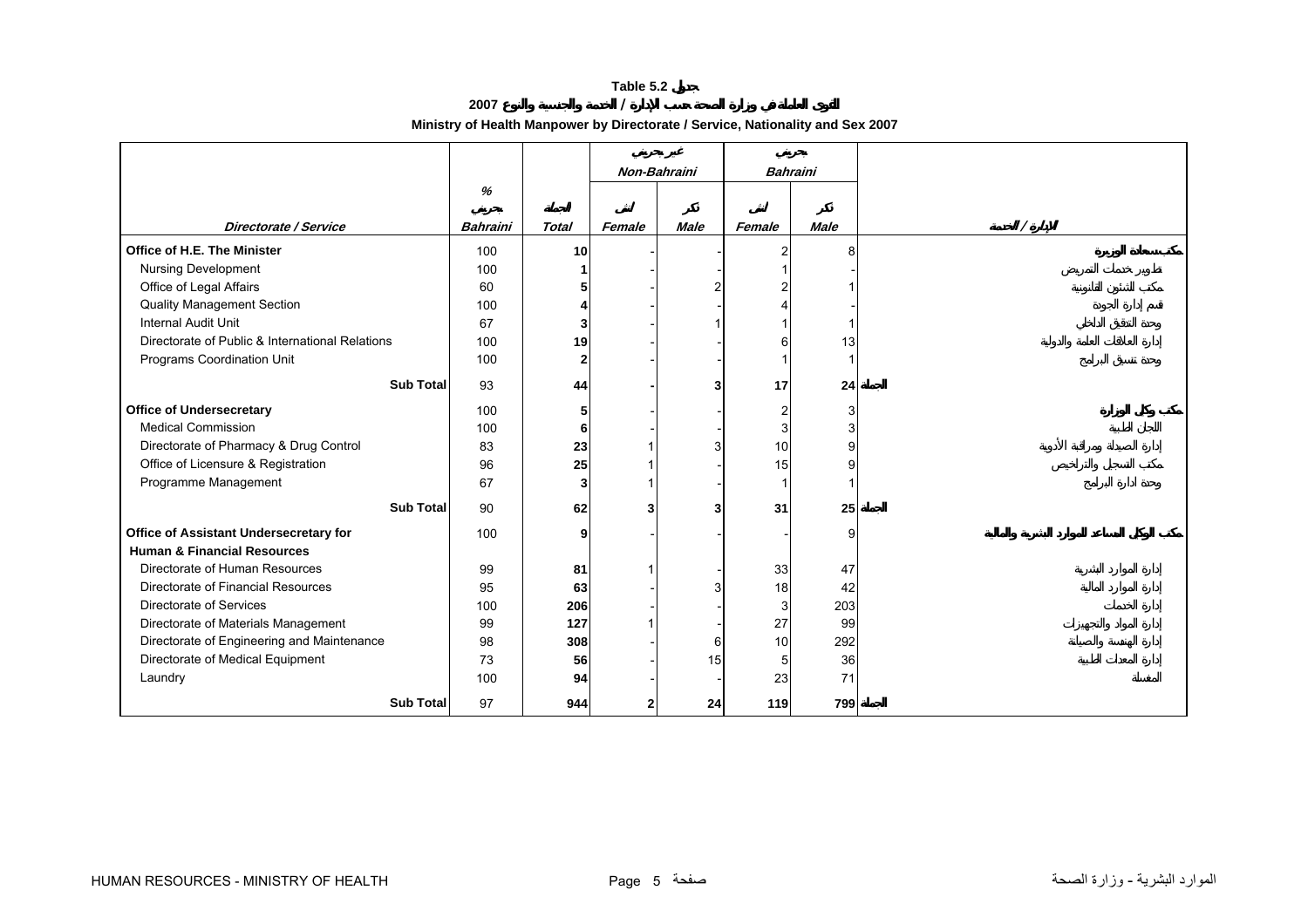# **(Cont'd) Table 5.2 ( )**

**2007 /** 

**Ministry of Health Manpower by Directorate / Service, Nationality and Sex 2007**

|                                                   |          |                | Non-Bahraini   |                | Bahraini       |                |  |
|---------------------------------------------------|----------|----------------|----------------|----------------|----------------|----------------|--|
|                                                   | %        |                |                |                |                |                |  |
|                                                   |          |                |                |                |                |                |  |
| Directorate / Service                             | Bahraini | <b>Total</b>   | Female         | <b>Male</b>    | Female         | <b>Male</b>    |  |
| Office of Assistant Undersecretary for Primary    | 90       | 10             |                |                | 7              | $\overline{2}$ |  |
| <b>Health Care &amp; Public Health</b>            |          |                |                |                |                |                |  |
| Directorate of Health Centers                     | 97       | 967            | 25             | 8              | 609            | 325            |  |
| Pre-Employment Examination                        | 73       | 11             |                | 3              | 5              | 3              |  |
| Maternal and Child Health Services                | 88       | 32             | $\overline{1}$ | 3              | 21             | $\overline{7}$ |  |
| <b>Health Centers Medical Services</b>            | 71       | 258            | 22             | 53             | 141            | 42             |  |
| <b>Health Education Section</b>                   | 97       | 31             |                |                | 23             | $\overline{7}$ |  |
| National School Health Program                    | 99       | 77             |                |                | 71             | 5              |  |
| Directorate of Public Health                      | 99       | 426            |                | 5              | 101            | 319            |  |
| Nursing Services Primary Care & Public Health     | 75       | 449            | 112            |                | 302            | 35             |  |
| Dental & Oral Health Services                     | 92       | 26             |                | $\overline{2}$ | 14             | 10             |  |
| <b>Sub Total</b>                                  | 90       | 2,287          | 164            | 74             | 1,294          | 755            |  |
| Office of Assistant Undersecretary for Hospitals  | 75       |                |                |                | 1              | 2              |  |
| Salmaniya Medical Complex Administration Services | 99       | 891            | 3              |                | 332            | 552            |  |
| Salmaniya Medical Complex Medical Services        | 76       | 903            | 66             | 150            | 328            | 359            |  |
| <b>Secondary Nursing Services</b>                 | 60       | 2,711          | 1,036          | 54             | 1,254          | 367            |  |
| Periphery Hospitals Administration                |          |                |                |                |                |                |  |
| Psychiatric Hospital                              | 97       | 154            | $\overline{c}$ | $\overline{2}$ | 50             | 100            |  |
| Muharraq Maternity Hospital                       | 97       | 63             | 2              |                | 33             | 28             |  |
| Jidhafs Maternity Hospital                        | 100      | 70             |                |                | 37             | 33             |  |
| Geriatric Hospital                                | 100      | 21             |                |                | 9              | 12             |  |
| <b>Overseas Health Services</b>                   | 86       | $\overline{7}$ |                |                | $\overline{c}$ | Δ              |  |
| <b>Sub Total</b>                                  | 73       | 4,824          | 1,111          | 210            | 2,046          | 1,457          |  |
| Office of Assistant Undersecretary for            | 100      | 4              |                |                | 2              | $\overline{2}$ |  |
| <b>Training &amp; Planning</b>                    |          |                |                |                |                |                |  |
| Directorate of Training                           | 97       | 518            | 10             | 3              | 314            | 191            |  |
| College of Health Sciences                        | 73       | 120            | 25             | $\overline{7}$ | 61             | 27             |  |
| <b>Health Information Directorate</b>             | 86       | 43             |                | 5              | 17             | 20             |  |
| Office of Medical Review                          | 83       | 6              |                |                | 3              | $\overline{c}$ |  |
| <b>Strategic Planning Directorate</b>             | 100      | $\overline{7}$ |                |                | 5              | $\mathfrak{p}$ |  |
| <b>Sub Total</b>                                  | 93       | 698            | 36             | 16             | 402            | 244            |  |
| <b>Grand Total</b>                                | 81       | 8,859          | 1,316          | 330            | 3,909          | 3,304          |  |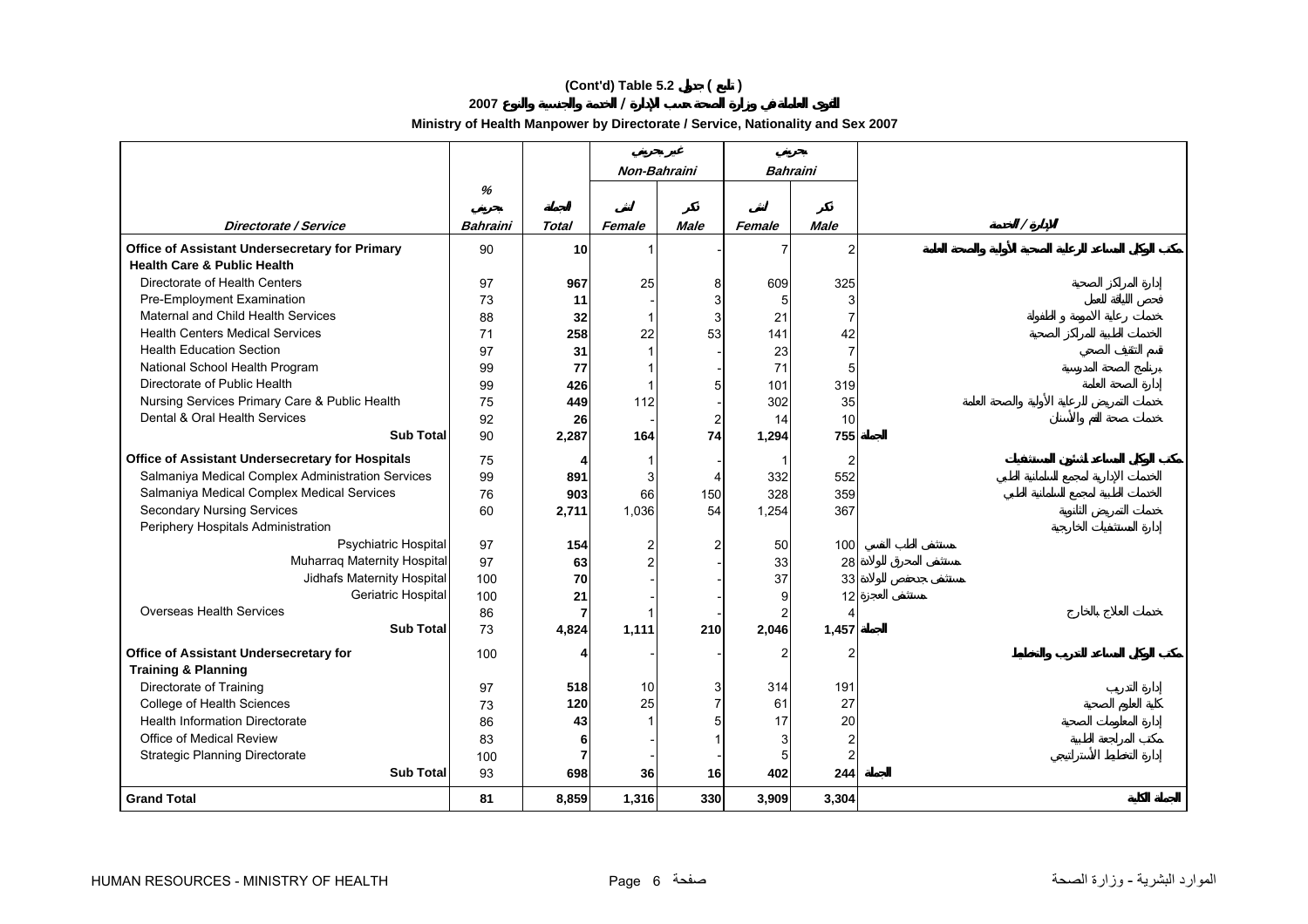# **2007Medical and Allied Health Manpower by Category, Nationality and Sex 2007**

<span id="page-5-0"></span>

|                                                         |                      | <b>Total</b> |        | Non-Bahraini |       |        | Bahraini    |       |        |             |  |
|---------------------------------------------------------|----------------------|--------------|--------|--------------|-------|--------|-------------|-------|--------|-------------|--|
| Category                                                | %<br><b>Bahraini</b> | <b>Total</b> | Female | <b>Male</b>  | Total | Female | <b>Male</b> | Total | Female | <b>Male</b> |  |
| Physicians                                              | 80                   | 1,052        | 539    | 513          | 211   | 66     | 145         | 841   | 473    | 368         |  |
| Dentists                                                | 94                   | 116          | 79     | 37           |       |        |             | 109   | 74     | 35          |  |
| Pharmacists & Technicians                               | 98                   | 180          | 149    | 31           |       |        |             | 176   | 147    | 29          |  |
| Nurses*                                                 | 52                   | 2,524        | 2,324  | 200          | 1,199 | 1,145  | 54          | 1,325 | 1,179  | 146         |  |
| <b>Practical Nurses</b>                                 | 100                  | 207          | 167    | 40           |       |        |             | 207   | 167    | 40          |  |
| Dental Hygienists & Technicians                         | 99                   | 163          | 130    | 33           |       |        |             | 162   | 130    | 32          |  |
| Laboratory Technologists & Technicians                  | 89                   | 265          | 204    | 61           | 29    | 18     | 11          | 236   | 186    | 50          |  |
| Radiographers & Technicians                             | 77                   | 100          | 71     | 29           | 23    | 13     | 10          | 77    | 58     | 19          |  |
| Physiotherapists, Occupational Therapists & Technicians | 90                   | 82           | 44     | 38           | 8     |        | 8           | 74    | 44     | 30          |  |
| Prosthetic, Orthotics Technicians                       | 81                   | 21           | 3      | 18           |       |        |             | 17    | 3      | 14          |  |
| Anaesthesia Technician                                  | 45                   | 33           | 28     |              | 18    | 18     |             | 15    | 10     |             |  |
| Audio Visual Technician                                 | 86                   | 14           | 10     |              |       |        |             | 12    |        |             |  |
| Electro Cardiogram technician                           | 86                   |              |        |              |       |        |             |       |        |             |  |
| Psychiatric Techician                                   | 100                  |              |        |              |       |        |             |       |        |             |  |
| Electro Encephalograph                                  | 67                   |              |        |              |       |        |             |       |        |             |  |
| Optical Technician                                      | 50                   | 6            |        |              |       |        |             |       |        |             |  |
| Paramedic and Respiratory Specialist                    | 31                   | 59           |        | 58           | 41    |        | 40          | 18    |        | 18          |  |
| Physicist                                               | 60                   | 5            |        |              |       |        |             |       |        |             |  |

*\* Nurses excluding practical nurses and other grades below staff nurse .* . : *\**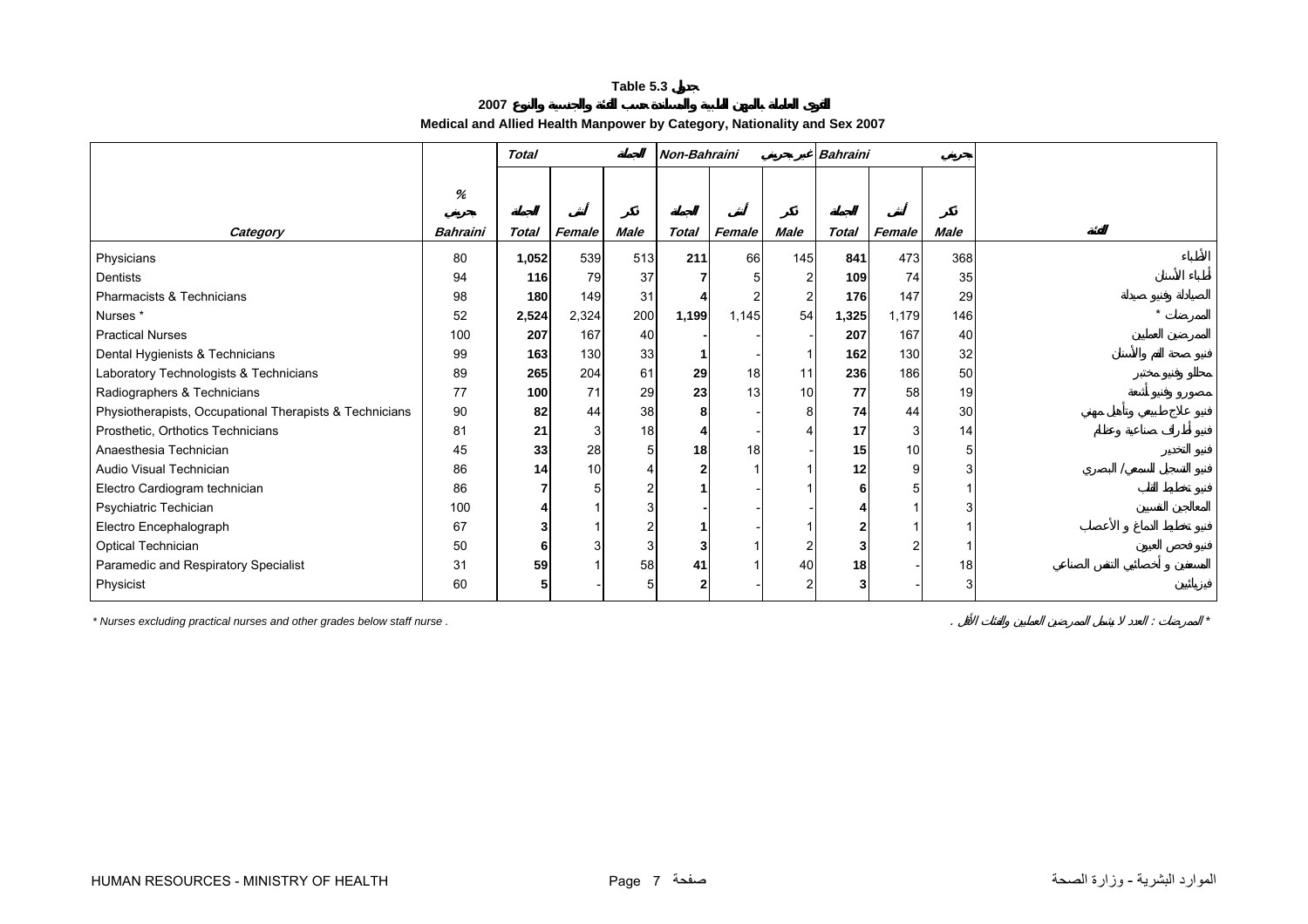**Figure 5.2 2007Percentage of Bahraini Health and Allied Health Manpower at Ministry of Health by Sex 2007**

<span id="page-6-0"></span>

# HUMAN RESOURCES - MINISTRY OF HEALTH Page 8 صفحة الصحة وزارة - البشرية الموارد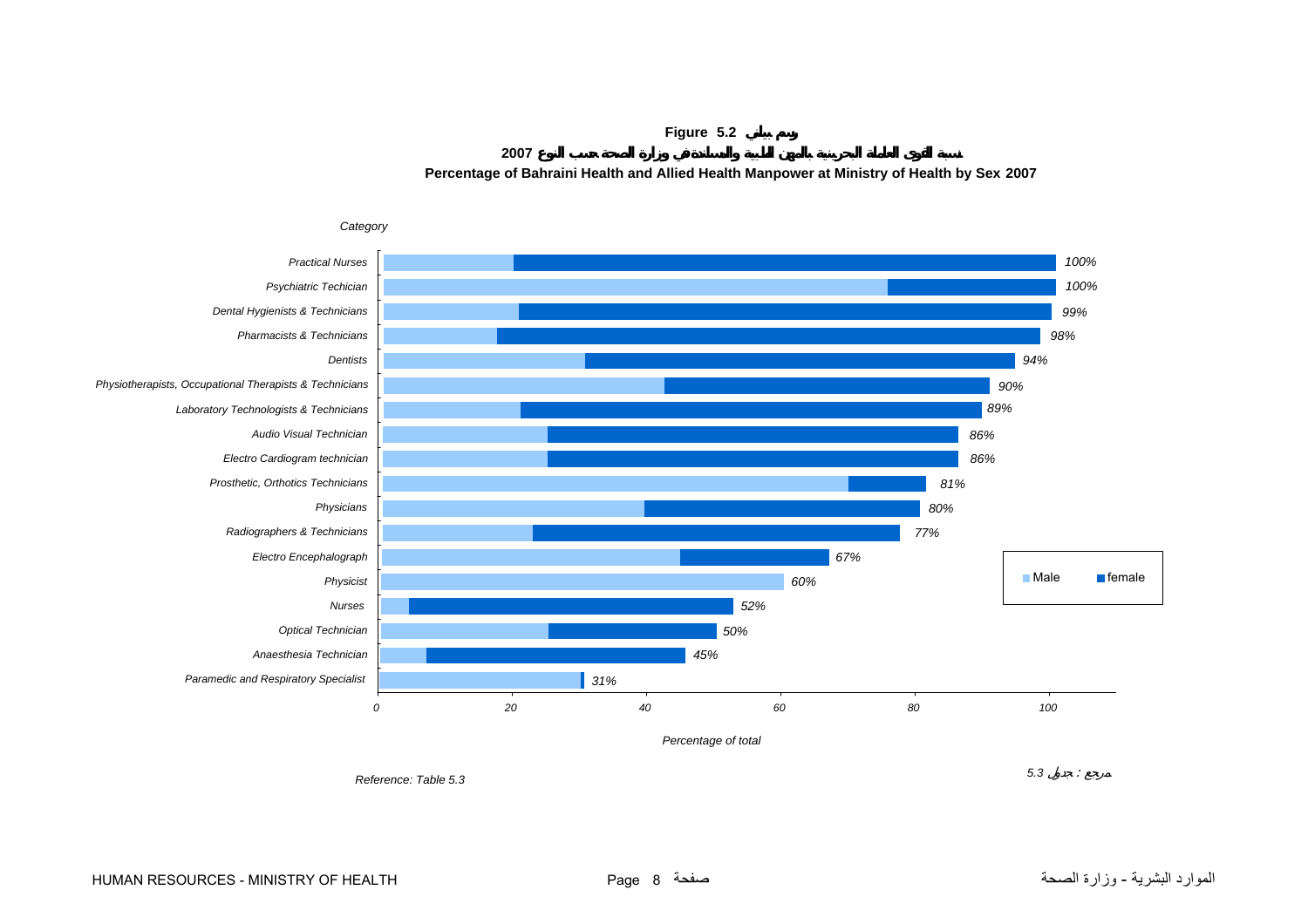**2007 - 2003**

<span id="page-7-0"></span>

| Category                        | 2007  | 2006  | 2005  | 2004           | 2003      | <b>Nationality</b> |
|---------------------------------|-------|-------|-------|----------------|-----------|--------------------|
| Physicians                      | 841   | 763   | 754   | 718            |           | 673 Bah            |
|                                 | 211   | 209   | 174   | 146            |           | 143 Non-Bah        |
|                                 | 1,052 | 972   | 928   | 864            |           | 816 Total          |
| Dentists                        | 109   | 99    | 94    | 87             |           | 87 Bah             |
|                                 | 7     | 4     | 4     | 3              |           | 1 Non-Bah          |
|                                 | 116   | 103   | 98    | 90             |           | 88 Total           |
| Pharmacists & Technicians       | 176   | 169   | 160   | 148            |           | 138 Bah            |
|                                 |       | 4     | 4     | 3              |           | 1 Non-Bah          |
|                                 | 180   | 173   | 164   | 151            |           | 139 Total          |
| <b>Nurses</b>                   | 1,325 | 1,315 | 1,299 | 1,238          | 1,222 Bah |                    |
|                                 | 1,199 | 1,076 | 871   | 835            |           | 745 Non-Bah        |
|                                 | 2,524 | 2,391 | 2,170 | 2,073          |           | 1,967 Total        |
| <b>Practical Nurses</b>         | 207   | 214   | 219   | 224            |           | 232 Bah            |
|                                 |       |       |       |                |           | 1 Non-Bah          |
|                                 | 207   | 214   | 219   | 224            |           | 233 Total          |
| Dental Hygienists & Technicians | 162   | 149   | 144   | 42             |           | 42 Bah             |
|                                 |       | 1     |       | 2              |           | 1 Non-Bah          |
|                                 | 163   | 150   | 145   | 44             |           | 43 Total           |
| Laboratory Technologists and    | 235   | 225   | 212   | 205            |           | 200 Bah            |
| <b>Technicians</b>              | 29    | 29    | 12    | 12             |           | 8 Non-Bah          |
|                                 | 264   | 254   | 224   | 217            |           | 208 Total          |
| Radiographers and Technicians   | 77    | 82    | 83    | 84             |           | 82 Bah             |
|                                 | 23    | 20    | 6     | $\overline{7}$ |           | 8 Non-Bah          |
|                                 | 100   | 102   | 89    | 91             |           | 90 Total           |

**Medical and Allied Health Manpower by Category and Nationality 2003 - 2007**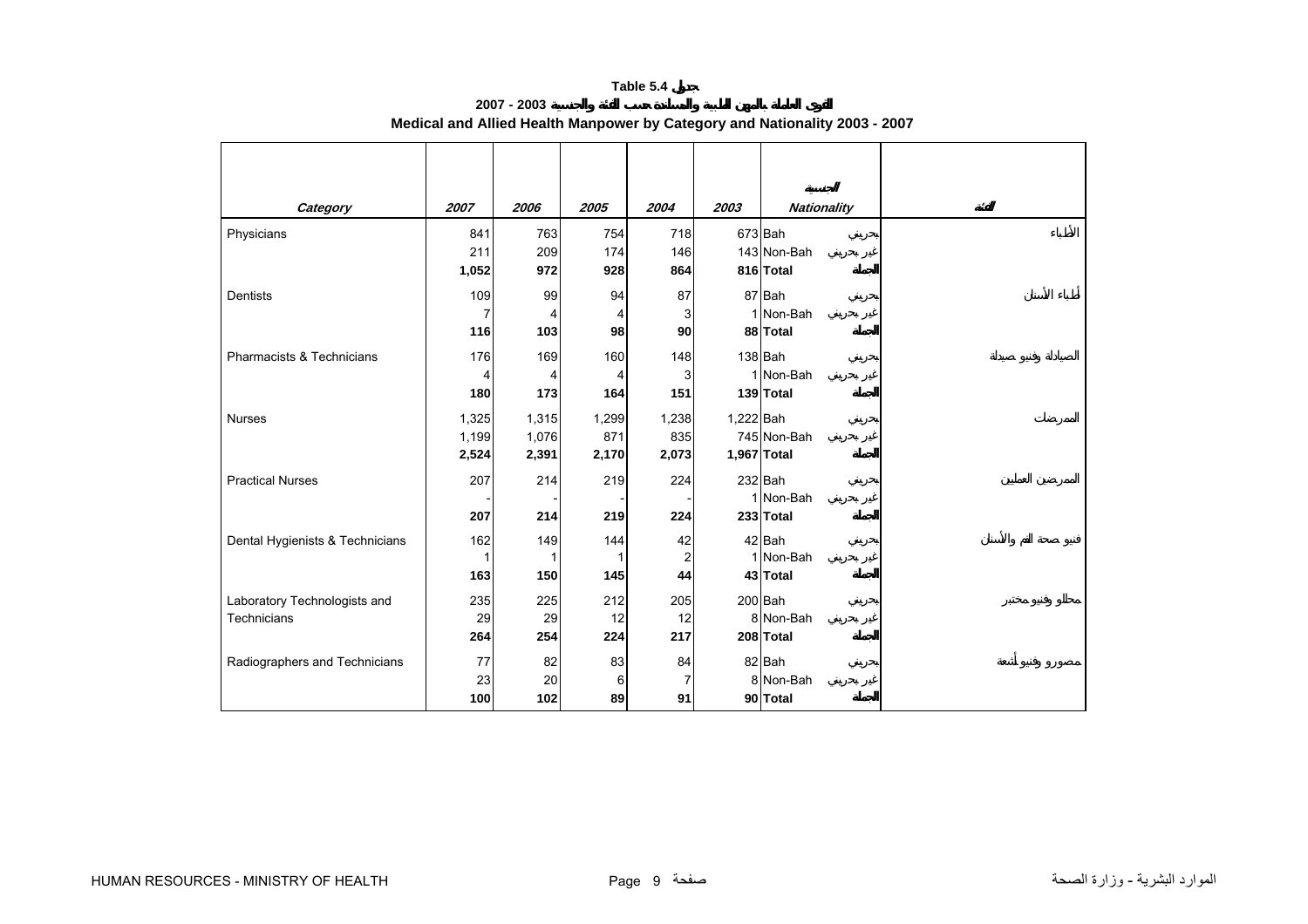# **(Cont'd) Table 5.4 ( )**

#### **2007 - 2003 Medical and Allied Health Manpower by Category and Nationality 2003 - 2007**

| Category                                | 2007                | 2006           | 2005                    | 2004              | 2003 | <b>Nationality</b>   |
|-----------------------------------------|---------------------|----------------|-------------------------|-------------------|------|----------------------|
| Physiotherapists, Occupational          | 74                  | 65             | 56                      | 56                |      | 54 Bah               |
| Therapists and Technicians              | 8                   | 10             | 13                      | 15                |      | 16 Non-Bah           |
|                                         | 82                  | 75             | 69                      | 71                |      | 70 Total             |
| Prosthetic, Orthotics Technicians       | 17                  | 19             | 19                      | 20                |      | 18 Bah               |
|                                         | $\overline{4}$      | $\overline{2}$ | $\mathbf{1}$            | $\mathbf{1}$      |      | 2 Non-Bah            |
|                                         | 21                  | 21             | 20                      | 21                |      | 20 Total             |
| Anaesthesia Technician                  | 15                  | 15             | 15                      | 14                |      | 12 Bah               |
|                                         | 18                  | 17             | 16                      | 16                |      | 18 Non-Bah           |
|                                         | 33                  | 32             | 31                      | 30                |      | 30 Total             |
| Audio Visual Technician                 | 12                  | 15             | 14                      | 11                |      | 10 Bah               |
|                                         | $\overline{c}$      | 1              | $\mathbf{1}$            | $\mathbf{1}$      |      | 1 Non-Bah            |
|                                         | 14                  | 16             | 15                      | 12                |      | 11 Total             |
| Electro Cardiogram technician           | 6<br>1              | 6              | 8                       | 6                 |      | 6Bah<br>1 Non-Bah    |
|                                         | $\overline{7}$      | 7              | $\overline{c}$<br>10    | $\mathbf{1}$<br>7 |      | 7 Total              |
|                                         | 4                   |                | 3                       | 3                 |      | 3 Bah                |
| Psychiatric Techician                   |                     |                |                         |                   |      | - Non-Bah            |
|                                         | 4                   |                | 3                       | 3                 |      | 3 Total              |
|                                         |                     |                |                         |                   |      |                      |
| Electro Encephalograph                  | $\overline{c}$<br>1 | 2              |                         | 3                 |      | 3 Bah                |
|                                         |                     |                |                         | 1                 |      | 1 Non-Bah            |
|                                         | 3                   | 3              |                         | 4                 |      | 4 Total              |
| Optical Technician                      | 3                   | 3              | 3                       | 3                 |      | 2 Bah                |
|                                         | 3<br>6              | 3<br>6         | 3<br>6                  | 3<br>6            |      | 1 Non-Bah<br>3 Total |
|                                         |                     |                | 27                      |                   |      | 64 Bah               |
| Paramedic and Respiratory<br>Specialist | 18<br>41            | 27<br>29       | 27                      | 64<br>25          |      | 10 Non-Bah           |
|                                         | 59                  | 56             | 54                      | 89                |      | 74 Total             |
| Physicist                               | 3                   | 2              | $\overline{\mathbf{c}}$ | <b>NA</b>         |      | NA Bah               |
|                                         | $\overline{c}$      | 2              | 2                       | <b>NA</b>         |      | NA Non-Bah           |
|                                         | 5                   | 4              | 4                       | <b>NA</b>         |      | <b>NA</b> Total      |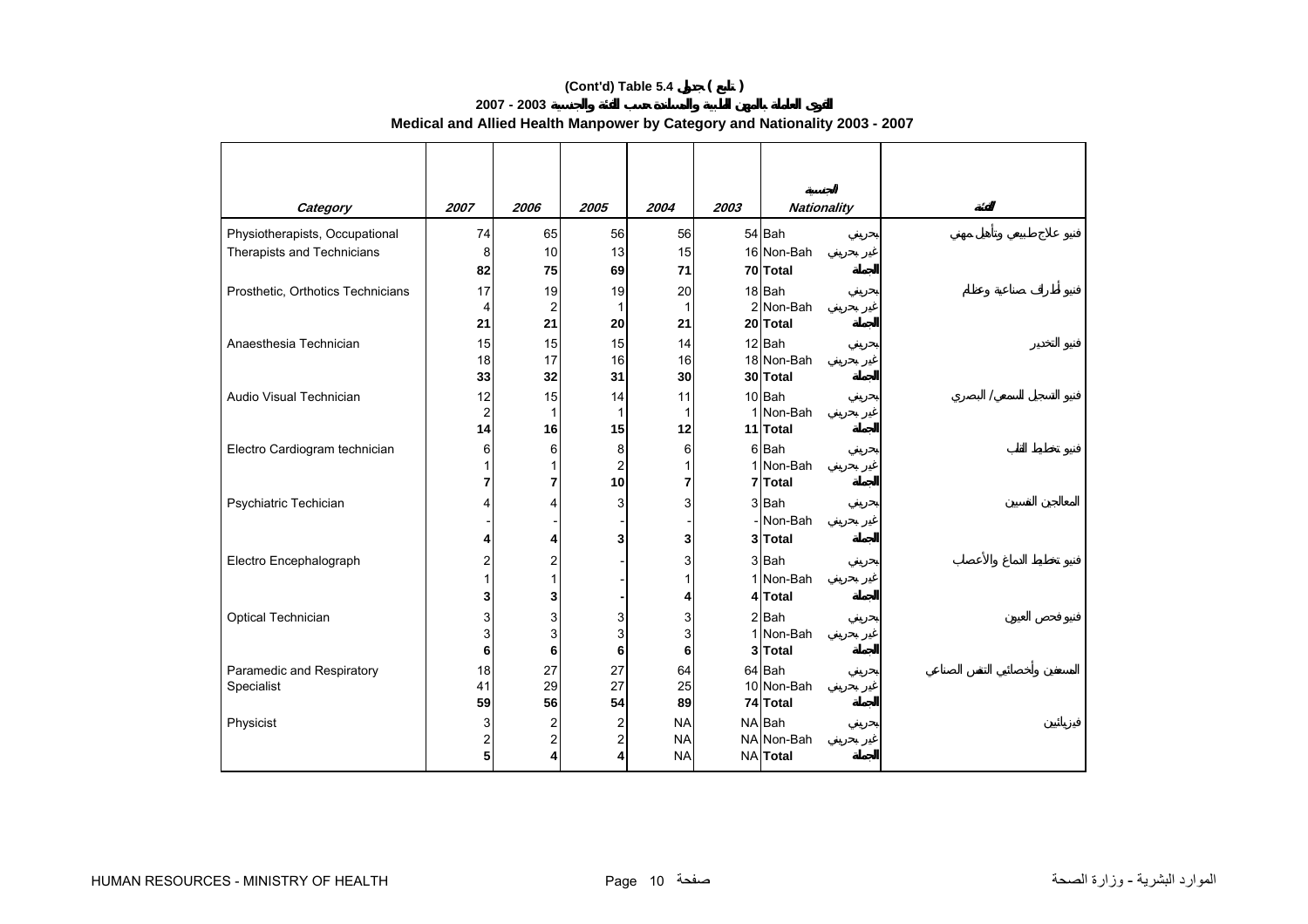#### **2007 Ministry of Health Physicians and Dentists by Location, Field of Practice, Nationality and Sex 2007**

<span id="page-9-0"></span>

|                                   | <b>Total</b>   |        |                           | Non-Bahraini   |        |                         | <b>Bahraini</b>         |                |                |  |
|-----------------------------------|----------------|--------|---------------------------|----------------|--------|-------------------------|-------------------------|----------------|----------------|--|
|                                   |                |        |                           |                |        |                         |                         |                |                |  |
|                                   |                |        |                           |                |        |                         |                         |                |                |  |
| <b>Place of Work / Speciality</b> | <b>Total</b>   | Female | <b>Male</b>               | <b>Total</b>   | Female | <b>Male</b>             | <b>Total</b>            | Female         | <b>Male</b>    |  |
| <b>Salmaniya Medical Complex</b>  | 382            | 145    | 237                       | 116            | 34     | 82                      | 266                     | 111            | 155            |  |
| Accident & Emergency              | 32             | 9      | 23                        | 17             | 3      | 14                      | 15                      | 6              | 9              |  |
| Medical                           | 25             |        | 18                        | $\overline{2}$ |        | 2                       | 23                      | 7              | 16             |  |
| Gastroenterology                  | $\mathbf{2}$   |        | 2                         |                |        |                         | $\overline{2}$          |                | $\overline{c}$ |  |
| Dermatology                       |                |        |                           |                |        |                         | Δ                       |                |                |  |
| Thoracic & oncology               |                |        |                           |                |        |                         | $\overline{2}$          |                |                |  |
| Cardiopulmonary                   |                |        |                           |                |        |                         |                         |                |                |  |
| Hematology                        | $\mathbf{2}$   |        |                           |                |        |                         | $\mathbf{2}$            |                | $\overline{2}$ |  |
| General medicine                  | 13             |        | 9                         |                |        |                         | 12                      | Δ              | 8              |  |
| Oncology                          | 14             |        | 11                        |                |        | 3                       | 10                      |                | 8              |  |
| Heart diseases & coronary care    | 15             |        | 11                        | 6              |        | 6                       | 9                       |                | 5              |  |
| Surgical                          | 40             |        | 33                        | 8              |        | 8                       | 32                      |                | 25             |  |
| Urology                           | 6 <sup>1</sup> |        | 4                         |                |        |                         | 5                       | $\overline{2}$ | 3              |  |
| Paediatrics                       | 5              |        |                           |                |        | $\overline{c}$          | 3                       |                | 3              |  |
| Burns & Plastic                   | 8              |        |                           |                |        | $\overline{c}$          | 6                       |                | 5              |  |
| General                           | 15             |        | 12                        |                |        |                         | 14                      | 3              | 11             |  |
| Cardiovascular                    |                |        | $\boldsymbol{\varLambda}$ |                |        | Ω                       | $\overline{\mathbf{2}}$ |                | $\overline{c}$ |  |
| Organs Transplant                 | $\mathbf{2}$   |        |                           |                |        |                         | $\overline{2}$          |                |                |  |
| Orthosurgery                      | 17             |        | 15                        | 6              |        | 6                       | 11                      | 2              | 9              |  |
| Neurology                         | 21             |        | 13                        | 6              |        | 5                       | 15                      |                | 8              |  |
| Neurosurgery                      | $\overline{7}$ |        | 6                         |                |        |                         | 3                       |                | $\overline{2}$ |  |
| Neurology                         |                |        |                           |                |        |                         | 5                       |                | 4              |  |
| Paediatrics Neurology             | 5              |        |                           |                |        |                         | 5                       | 3              | $\overline{c}$ |  |
| <b>Rehabilitation Medicine</b>    |                |        |                           |                |        |                         | 2                       | $\mathfrak{p}$ |                |  |
| Overseas treatment group          |                |        |                           |                |        |                         | 1                       |                |                |  |
| Obstetrics & gynecology           | 44             | 37     |                           | 14             | 12     | $\overline{\mathbf{c}}$ | 30                      | 25             | 5              |  |
| Ear, Nose and Throat              | 21             |        | 17                        |                |        |                         | 21                      | 4              | 17             |  |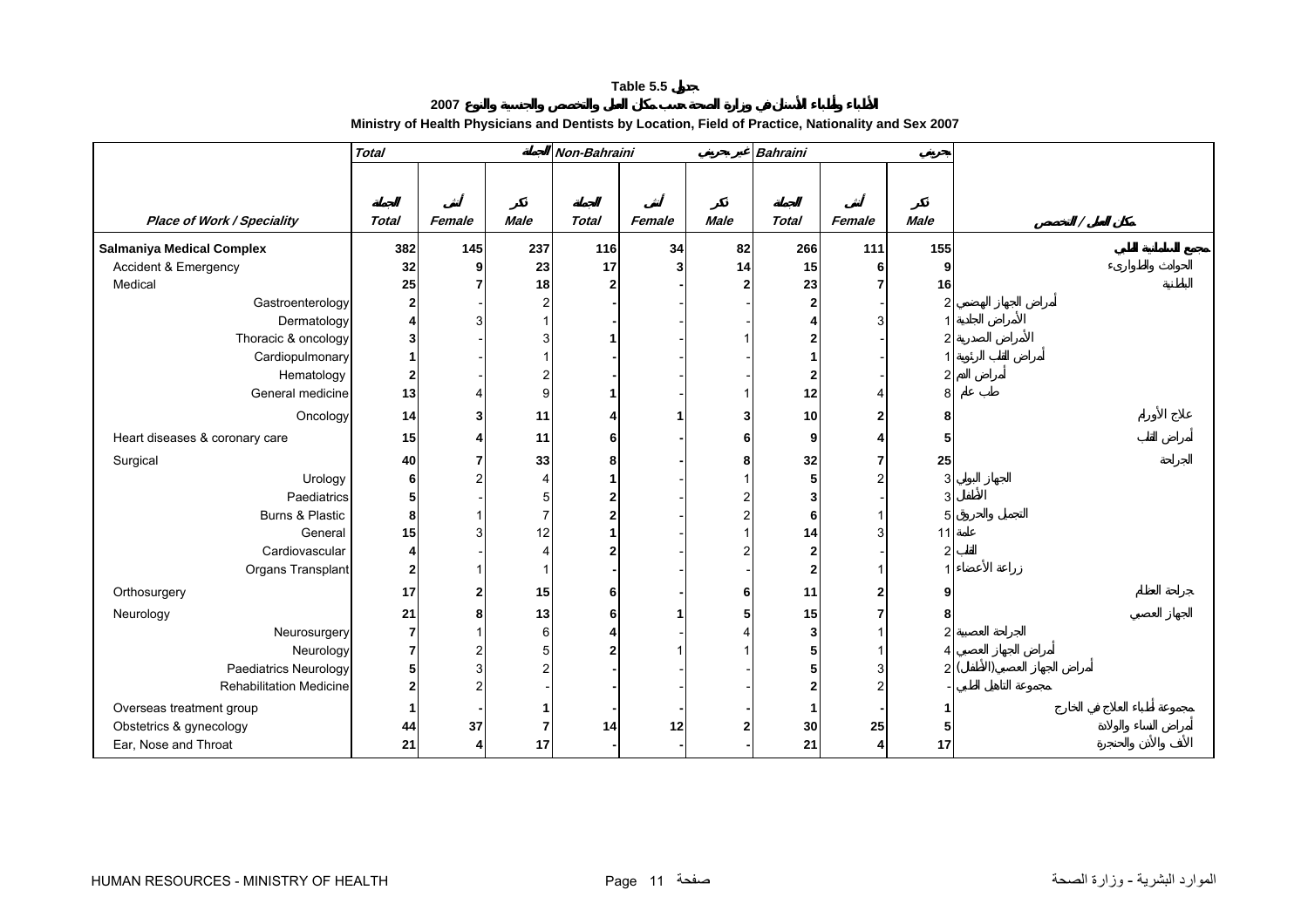# **(Cont'd) Table 5.5 ( )**

**2007**

# **Ministry of Health Physicians and Dentists by Location, Field of Practice, Nationality and Sex 2007**

|                                              | <b>Total</b> |        |             | Non-Bahraini |        |               | <b>Bahraini</b>         |                |             |                          |
|----------------------------------------------|--------------|--------|-------------|--------------|--------|---------------|-------------------------|----------------|-------------|--------------------------|
|                                              |              |        |             |              |        |               |                         |                |             |                          |
|                                              |              |        |             |              |        |               |                         |                |             |                          |
| <b>Place of Work / Speciality</b>            | <b>Total</b> | Female | <b>Male</b> | <b>Total</b> | Female | <b>Male</b>   | <b>Total</b>            | Female         | <b>Male</b> |                          |
| Paediatrics <sup>1</sup>                     | 39           | 25     | 14          |              | 5      | $\mathcal{P}$ | 32                      | 20             | 12          | $\overline{1}$           |
| Opthalmology                                 | 13           |        | 6           |              |        |               | 12                      |                | 5           |                          |
| Radiology                                    | 23           |        | 15          |              |        | 6             | 14                      |                |             |                          |
| Pathology                                    | 13           |        | 6           | 6            |        |               | 7                       |                |             |                          |
| Intensive Care Unit & Anaesthesia            | 42           | 13     | 29          | 27           |        | 21            | 15                      |                |             |                          |
| Kidney Transplant                            | 14           |        | 12          |              |        |               | 11                      |                |             |                          |
| <b>Chief of Medical Staff</b>                |              |        |             |              |        |               | 2                       |                |             |                          |
| Dentistry - SMC                              |              |        |             |              |        |               | 6                       | 2              |             |                          |
| <b>Psychiatric Hospital</b>                  | 26           | 13     | 13          |              |        |               | 24                      | 13             | 11          |                          |
| <b>Health Centers</b>                        | 342          | 217    | 125         | 87           | 27     | <b>60</b>     | 255                     | 190            | 65          |                          |
| Office of Asst. U.S. for Primary Health Care |              |        |             |              |        |               |                         |                |             |                          |
| Maternal & child care                        | 13           |        | 9           |              |        | 3             | 9                       | 3              | 6           |                          |
| Family practice                              | 255          | 160    | 95          | 75           | 22     | 53            | 180                     | 138            | 42          |                          |
| Workers health services                      | 11           |        | 6           |              |        |               | 8                       | 5              |             |                          |
| <b>Health Education</b>                      |              |        |             |              |        |               |                         |                |             |                          |
| School Health Program                        |              |        |             |              |        |               | $\overline{\mathbf{2}}$ | $\overline{2}$ |             |                          |
| Dental and Oral health services              | 57           | 43     | 14          |              |        |               | 52                      | 39             | 13          |                          |
| <b>Public Health Directorate</b>             |              |        | 3           |              |        |               |                         | 4              | 3           |                          |
| <b>Training Directorate<sup>2</sup></b>      | 402          | 237    | 165         | 11           |        |               | 391                     | 228            | 163         | $\overline{\phantom{a}}$ |
| Special Residency Training Programme         | 349          | 203    | 146         | 9            | 8      |               | 340                     | 195            | 145         |                          |
| Dental post-graduate training                | 53           | 34     | 19          |              |        |               | 51                      | 33             | 18          |                          |
| <b>Medical Review Office</b>                 |              |        |             |              |        |               | $\overline{\mathbf{c}}$ |                |             |                          |
| <b>Licensure &amp; Registration Office</b>   |              |        |             |              |        |               |                         |                |             |                          |
| <b>Medical Commission</b>                    |              |        |             |              |        |               |                         |                |             |                          |
| <b>Total</b>                                 | 1,168        | 618    | 550         | 218          | 71     | 147           | 950                     | 547            | 403         |                          |

*1 Genetic counselling unit transferred to Paediatrics .* . : *<sup>1</sup> 2 Training Directorate: Total number of physicians including FPRP physicians* : *<sup>2</sup> and physicians of other related training programs .* .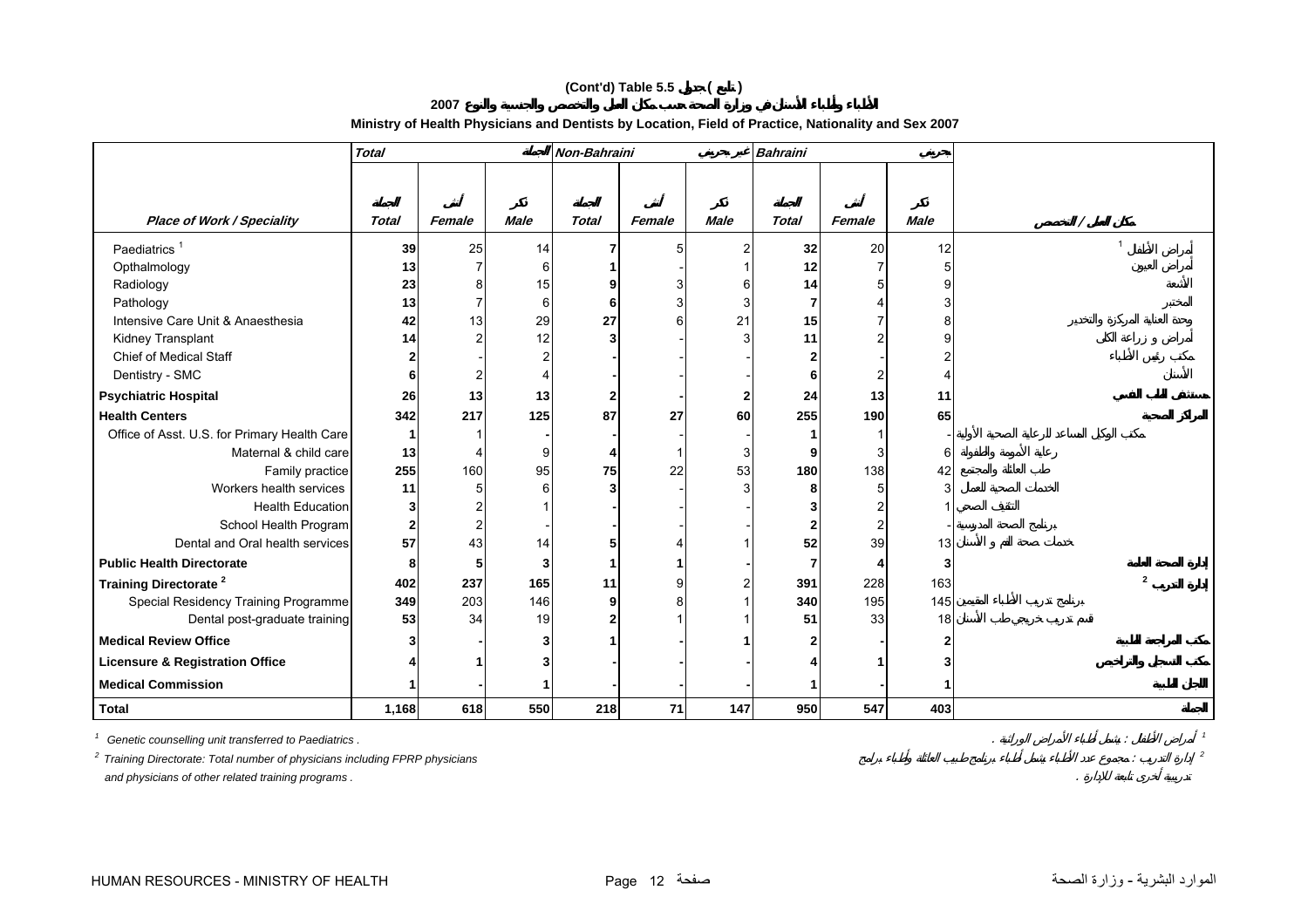<span id="page-11-0"></span>

|                                        |                 |              | Non-Bahraini |             | <b>Bahraini</b> |              |                      |
|----------------------------------------|-----------------|--------------|--------------|-------------|-----------------|--------------|----------------------|
|                                        | %               |              |              |             |                 |              |                      |
|                                        |                 |              |              |             |                 |              |                      |
| <b>Department</b>                      | <b>Bahraini</b> | <b>Total</b> | Female       | <b>Male</b> | Female          | <b>Male</b>  |                      |
| Office of Chief Executive              | 100             | 3            |              |             | 2               | $\mathbf{1}$ |                      |
| <b>Medical Records Section</b>         | 99              | 82           |              |             | 31              | 50           |                      |
| <b>Social Services</b>                 | 100             | 5            |              |             | 5               |              |                      |
| Radiology (Technical)                  | 87              | 85           | 3            | 8           | 45              | 29           |                      |
| Dietetic Unit                          | 73              | 11           | 3            |             | 6               |              |                      |
| <b>General Support Services</b>        | 100             | $\mathbf{2}$ |              |             |                 |              |                      |
| <b>Food Services</b>                   | 100             | 109          |              |             | 28              | 81           |                      |
| <b>Domestic Services</b>               | 100             | 351          |              |             | 159             | 192          |                      |
| Physiotherapy                          | 96              | 48           |              | 2           | 27              | 19           |                      |
| <b>General Services Section</b>        | 99              | 141          |              |             | 7               | 133          |                      |
| <b>Limited Private Practice</b>        | 100             |              |              |             | 3               |              |                      |
| Central Sterilization Support Unit     | 100             | 63           |              |             | 18              | 45           |                      |
| <b>Medical Support Services</b>        | 100             | 2            |              |             |                 |              |                      |
| Resources Management Section           | 100             |              |              |             |                 | 4            |                      |
| Medical Department *                   | 71              | 654          | 54           | 134         | 187             | 279          | $\ddot{\phantom{0}}$ |
| Pharmacy                               | 100             | 62           |              |             | 40              | 22           |                      |
| Laboratory                             | 89              | 171          | 10           | 8           | 98              | 55           |                      |
| Transport Services *                   | 100             | 68           |              |             |                 | 68           |                      |
| Nursing Services *                     | 61              | 2,097        | 796          | 18          | 1,027           | 256          |                      |
| Engineering and Maintenance Services * | 97              | 146          |              | 5           |                 | 140          |                      |
| <b>Total</b>                           | 75              | 4,109        | 866          | 177         | 1,687           | 1,379        |                      |

**2007 Salmaniya Medical Complex Manpower by Department, Nationality and Sex 2007**

*\* These services belong to Directorates other than Salmaniya Medical Complex .* . *\**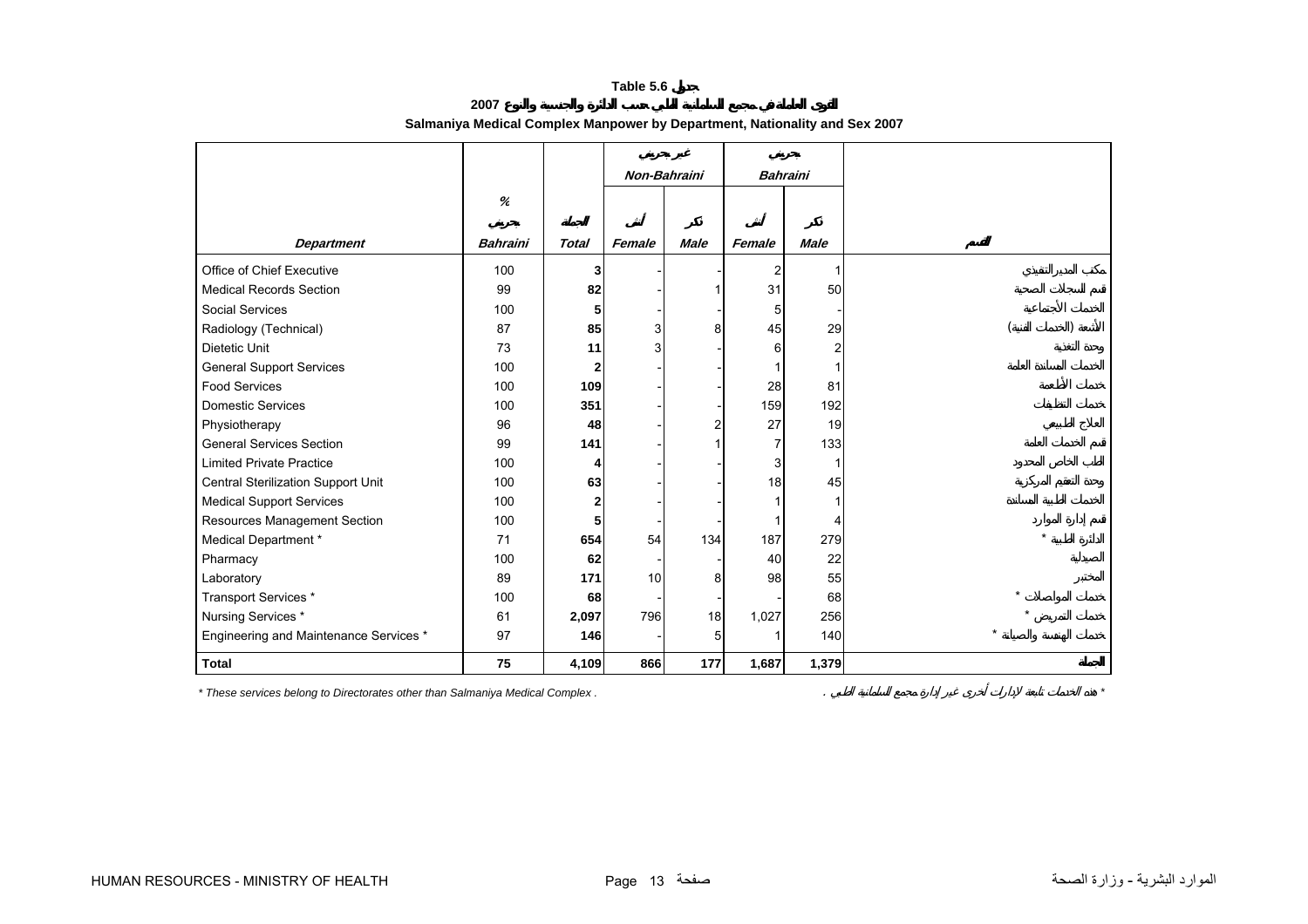**2007**

# **Directorate of Health Centers Manpower by Nationality and Sex 2007**

<span id="page-12-0"></span>

|                                                    |                 |              |                | Non-Bahraini |        | <b>Bahraini</b> |     |
|----------------------------------------------------|-----------------|--------------|----------------|--------------|--------|-----------------|-----|
|                                                    | %               |              |                |              |        |                 |     |
| <b>Description</b>                                 | <b>Bahraini</b> | <b>Total</b> | Female         | Male         | Female | <b>Male</b>     |     |
| Primary Health Care & Public Health Administration | 100             | 32           |                |              | 12     | 20              |     |
| <b>Clinical Departments</b>                        | 70              | 278          | 24             | 59           | 143    | 52              |     |
| <b>Nursing Services</b>                            | 71              | 381          | 111            |              | 234    | 36              |     |
| School Health Program                              | 99              | 68           |                |              | 62     | 5               |     |
| Dental & Oral Health Services                      | 97              | 239          | 5 <sup>1</sup> | 3            | 181    | 50              |     |
| <b>Health Education</b>                            | 97              | 32           |                |              | 24     | 7               |     |
| Health Region (1)                                  | 98              | 172          | 3              |              | 118    | 50              | (1) |
| Health Region (2)                                  | 94              | 212          | 9              | 3            | 126    | 74              | (2) |
| Health Region (3)                                  | 98              | 211          | $\overline{c}$ | 3            | 141    | 65              | (3) |
| Health Region (4)                                  | 97              | 288          | 8              |              | 164    | 115             | (4) |
| <b>Total</b>                                       | 88              | 1,913        | 164            | 70           | 1,205  | 474             |     |

*Note: The distribution of the manpower is based on cost center.* . :

HUMAN RESOURCES - MINISTRY OF HEALTH Page 14 صفحة الصحة وزارة - البشرية الموارد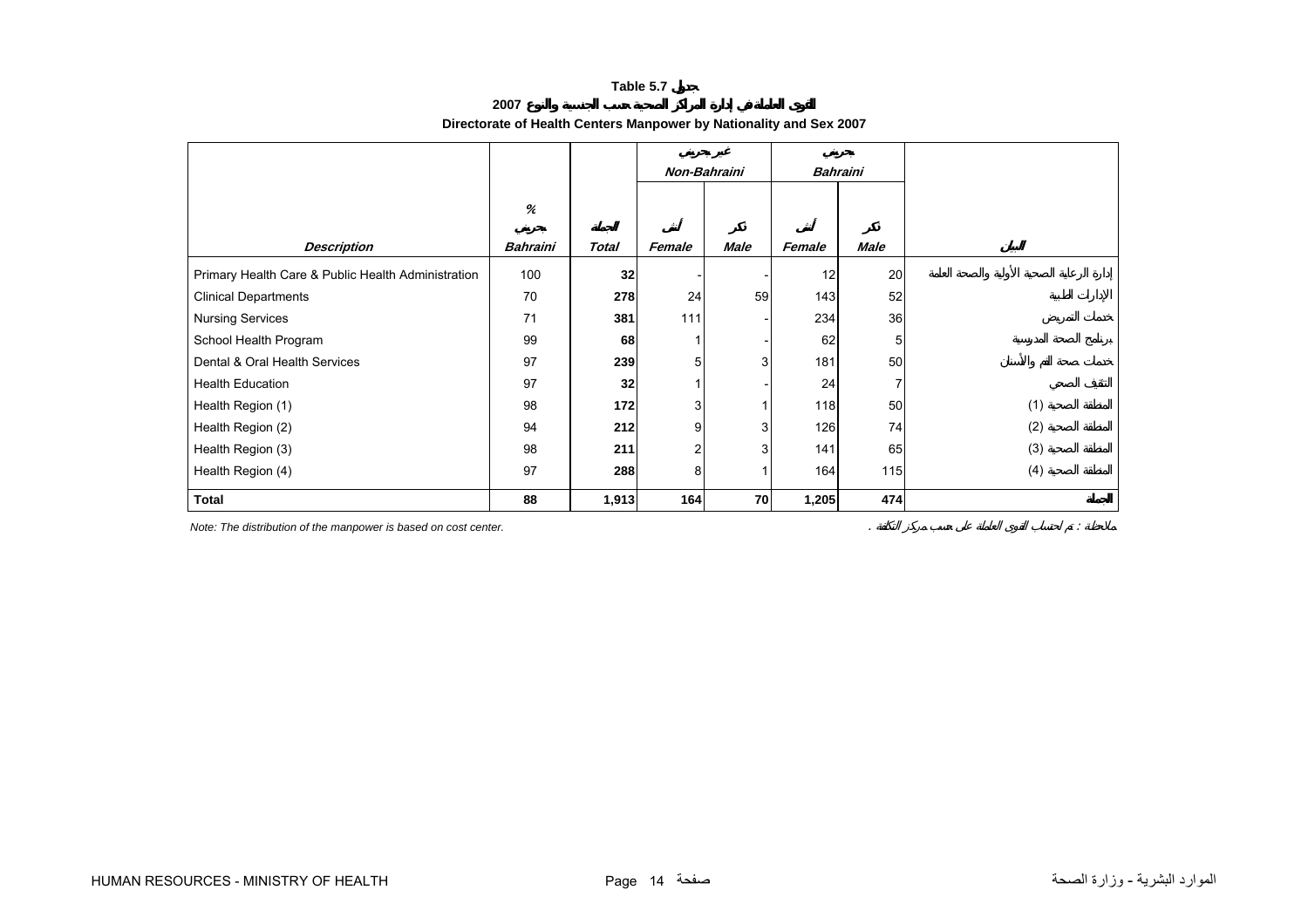**2007**

# **Public Health Directorate Manpower by Nationality and Sex 2007**

<span id="page-13-0"></span>

|                                     |                 |               |        | Non-Bahraini |        | <b>Bahraini</b> |  |
|-------------------------------------|-----------------|---------------|--------|--------------|--------|-----------------|--|
|                                     | %               |               |        |              |        |                 |  |
| <b>Description</b>                  | <b>Bahraini</b> | <b>Total</b>  | Female | <b>Male</b>  | Female | Male            |  |
| <b>Public Health Directorate</b>    | 100             | 10            |        |              | 3      |                 |  |
| <b>Disease Control Section</b>      | 97              | 31            |        |              | 21     | 9               |  |
| <b>Nutrition Section</b>            | 100             | 10            |        |              | 9      |                 |  |
| <b>Food Control Section</b>         | 100             | 75            |        |              | 19     | 56              |  |
| <b>Environmental Health Section</b> | 98              | 242           |        | 5            | 14     | 223             |  |
| Laboratory Section                  | 100             | 41            |        |              | 24     | 17              |  |
| Birth and Death Registration Office | 100             | 13            |        |              | 10     | 3               |  |
| Public Health Licensing Unit        | 100             | $\frac{4}{ }$ |        |              | 1      | 3               |  |
| <b>Total</b>                        | 99              | 426           |        | 5            | 101    | 319             |  |

*Note: The distribution of the manpower is based on cost center.* . :